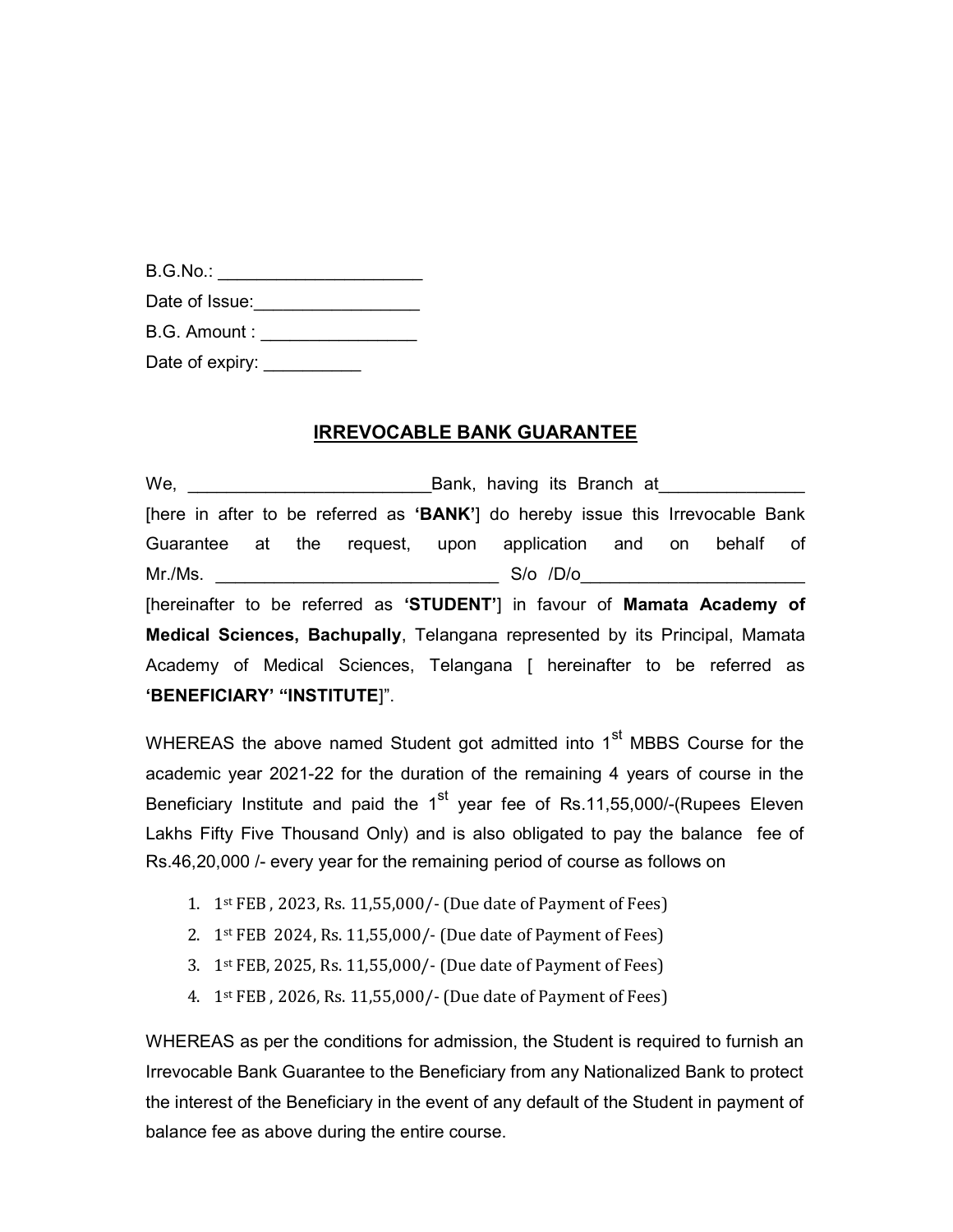Hence in the event of default on the part of the Student in payment of fee of Rs.11, 55,000/- per year

- 1. 1st FEB , 2023, Rs. 11,55,000/- (Due date of Payment of Fees)
- 2. 1st FEB 2024, Rs. 11,55,000/- (Due date of Payment of Fees)
- 3. 1st FEB, 2025, Rs. 11,55,000/- (Due date of Payment of Fees)
- 4. 1st FEB , 2026, Rs. 11,55,000/- (Due date of Payment of Fees)

or any part thereof during the balance course period of MBBS, the Bank on behalf of the Student hereby irrevocably, unequivocally and unconditionally agrees and undertakes to pay forthwith the said sum of Rs. 11,55,000/- or part thereof to the Beneficiary without any condition, protest, demur or proof and without reference to any consent of the Student and irrespective of and not withstanding any contest/objection from the Student or the existence of any dispute between the Student and the Beneficiary upon the Beneficiary invoking this Bank Guarantee with the Letter of Invocation for any part amount of the bank guarantee to the bank. The Bank agrees to make the payment of invoked amount to the Beneficiary simultaneously on the Beneficiary submitting the Letter of Invocation for any part amount of the Bank Guarantee.

Not with standing anything contained herein, the bank further under takes to pay the full amount of the bank guarantee to the beneficiary without any reference to the due date of the payment of the fee structure as mentioned in the guarantee, simultaneously on the beneficiary submitting the letter of invocation along with the original bank guarantee.

The Bank further agrees that this Guarantee shall constitute an independent and autonomous contract between the Bank and the Beneficiary and shall not in any way be affected by any dispute or difference between you viz., the Beneficiary and the Student of whatsoever nature.

Finally, the Bank confirms that a mere letter from the Beneficiary that there has been a default on the part of the Student in payment of the fees, shall without any other or further proof be final, conclusive and binding on the Bank to treat the same as a valid invocation along with submission of the original Bank Guarantee for making the simultaneous payment of the demanded amount up to the maximum of Rs. 11,55,000/-.